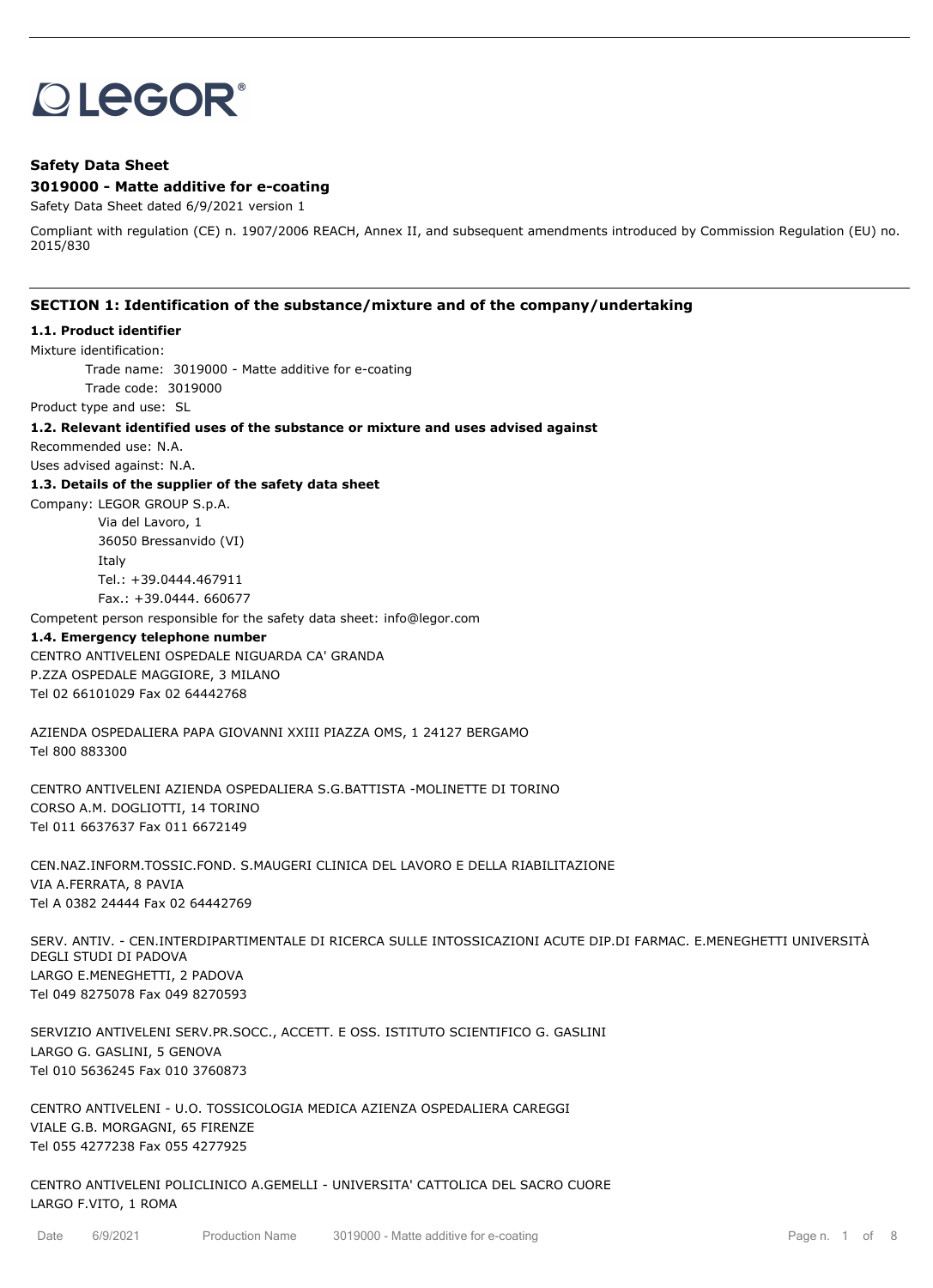CENTRO ANTIVELENI - ISTITUTO DI ANESTESIOLOGIA E RIANIMAZIONE UNIVERSITÀ DEGLI STUDI DI ROMA LA SAPIENZA VIALE DEL POLICLINICO, 155 ROMA Tel 06 49970698 Fax 06 4461967

AZ. OSP. UNIV. FOGGIA V.LE LUIGI PINTO, 1 71122 FOGGIA Tel 0881 732326

CENTRO ANTIVELENI AZIENDA OSPEDALIERA A. CARDARELLI VIA CARDARELLI, 9 NAPOLI Tel 081 7472870 Fax 081 7472880

### **SECTION 2: Hazards identification**

### **2.1. Classification of the substance or mixture**

#### **Regulation (EC) n. 1272/2008 (CLP)**

0 The product is not classified as dangerous according to Regulation EC 1272/2008 (CLP).

Adverse physicochemical, human health and environmental effects:

No other hazards

### **2.2. Label elements**

The product is not classified as dangerous according to Regulation EC 1272/2008 (CLP).

#### **Special Provisions:**

EUH210 Safety data sheet available on request.

#### **Contains**

Reaction mass of 5-chloro-2-methyl-2Hisothiazol-3-one and 2-methyl-2Hisothiazol-3-one (3:1) May produce an allergic reaction.

2-methylisothiazol-3(2H)-one May produce an allergic reaction.

### **Special provisions according to Annex XVII of REACH and subsequent amendments:**

None

#### **2.3. Other hazards**

No PBT Ingredients are present

Other Hazards: No other hazards

#### **SECTION 3: Composition/information on ingredients**

#### **3.1. Substances**

N.A.

### **3.2. Mixtures**

Mixture identification: 3019000 - Matte additive for e-coating

**Hazardous components within the meaning of the CLP regulation and related classification:**

None

### **SECTION 4: First aid measures**

### **4.1. Description of first aid measures**

In case of skin contact: Wash with plenty of water and soap. In case of eyes contact: Wash immediately with water. In case of Ingestion: Do not induce vomiting, get medical attention showing the SDS and label hazardous. In case of Inhalation:

Remove casualty to fresh air and keep warm and at rest.

### **4.2. Most important symptoms and effects, both acute and delayed**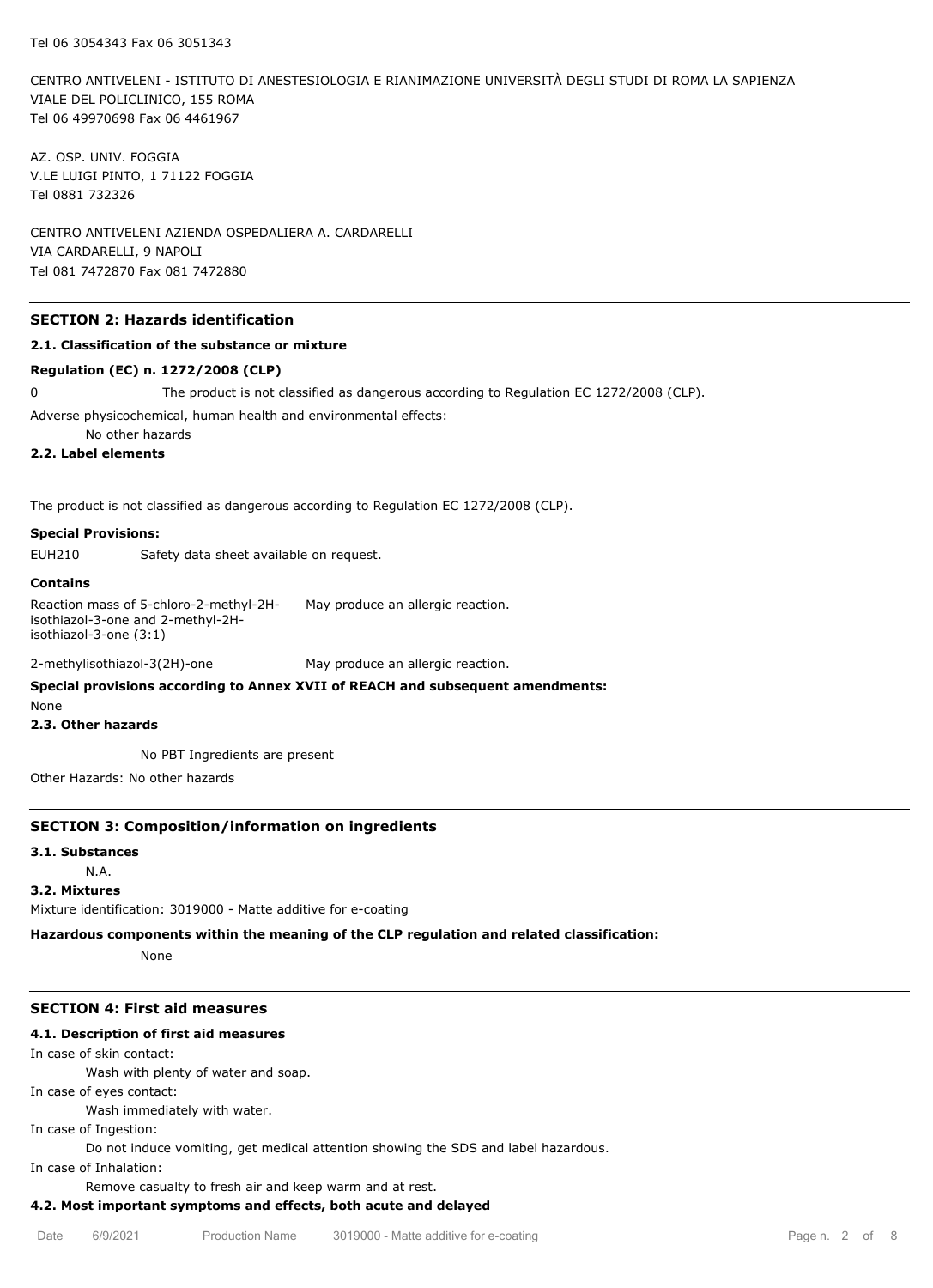### N.A.

## **4.3. Indication of any immediate medical attention and special treatment needed**

N.A.

### **SECTION 5: Firefighting measures**

### **5.1. Extinguishing media**

Suitable extinguishing media:

Water.

Carbon dioxide (CO2).

Extinguishing media which must not be used for safety reasons:

None in particular.

### **5.2. Special hazards arising from the substance or mixture**

Do not inhale explosion and combustion gases.

Burning produces heavy smoke.

### **5.3. Advice for firefighters**

Use suitable breathing apparatus .

Collect contaminated fire extinguishing water separately. This must not be discharged into drains.

Move undamaged containers from immediate hazard area if it can be done safely.

### **SECTION 6: Accidental release measures**

### **6.1. Personal precautions, protective equipment and emergency procedures**

Wear personal protection equipment.

Remove persons to safety.

See protective measures under point 7 and 8.

### **6.2. Environmental precautions**

Do not allow to enter into soil/subsoil. Do not allow to enter into surface water or drains.

Retain contaminated washing water and dispose it.

In case of gas escape or of entry into waterways, soil or drains, inform the responsible authorities.

Suitable material for taking up: absorbing material, organic, sand

### **6.3. Methods and material for containment and cleaning up**

Suitable material for taking up: absorbing material, organic, sand

### Wash with plenty of water. **6.4. Reference to other sections**

See also section 8 and 13

### **SECTION 7: Handling and storage**

### **7.1. Precautions for safe handling**

Avoid contact with skin and eyes, inhaltion of vapours and mists. Do not eat or drink while working.

See also section 8 for recommended protective equipment.

### **7.2. Conditions for safe storage, including any incompatibilities**

Incompatible materials:

None in particular.

Instructions as regards storage premises:

Adequately ventilated premises.

### **7.3. Specific end use(s)**

Recommendation(s)

None in particular

Industrial sector specific solutions:

None in particular

### **SECTION 8: Exposure controls/personal protection**

### **8.1. Control parameters**

No data available

### **8.2. Exposure controls**

Eye protection:

Not needed for normal use. Anyway, operate according good working practices.

Protection for skin: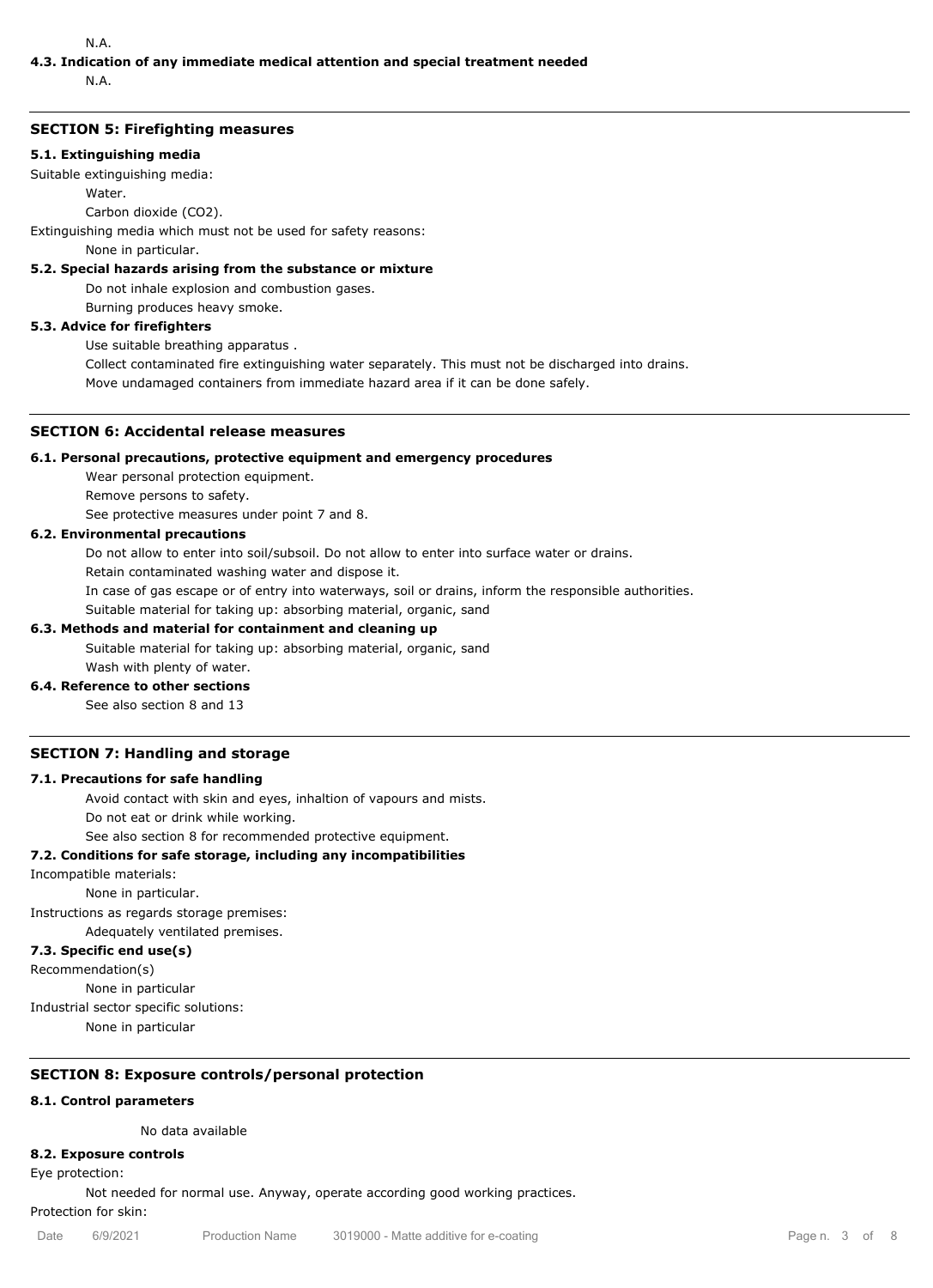No special precaution must be adopted for normal use. Protection for hands: Not needed for normal use. Respiratory protection: N.A. Thermal Hazards: N.A. Environmental exposure controls: N.A. Hygienic and Technical measures

N.A.

### **SECTION 9: Physical and chemical properties**

**9.1. Information on basic physical and chemical properties Physical State** Liquid **Appearance and colour:** White liquid **Odour:** N.A. **Odour threshold:** N.A. **pH:** N.A. **Melting point / freezing point:** N.A. **Initial boiling point and boiling range:** N.A. **Flash point:** > 93°C **Evaporation rate:** N.A. **Upper/lower flammability or explosive limits:** N.A. **Vapour density:** N.A. **Vapour pressure:** N.A. **Relative density:** 1,25 kg/l **Solubility in water:** N.A. **Solubility in oil:** N.A. **Partition coefficient (n-octanol/water):** N.A. **Auto-ignition temperature:** N.A. **Decomposition temperature:** N.A. **Viscosity:** N.A. **Explosive properties:** N.A. **Oxidizing properties:** N.A. **Solid/gas flammability:** N.A. **9.2. Other information VOC** N.A. **Substance Groups relevant properties** N.A. **Miscibility:** N.A.

**Conductivity:** N.A.

### **SECTION 10: Stability and reactivity**

#### **10.1. Reactivity**

Stable under normal conditions

### **10.2. Chemical stability**

Data not Available.

- **10.3. Possibility of hazardous reactions** None.
- **10.4. Conditions to avoid**

Stable under normal conditions.

**10.5. Incompatible materials**

None in particular.

**10.6. Hazardous decomposition products**

None.

### **SECTION 11: Toxicological information**

#### **11.1. Information on toxicological effects**

### **Toxicological Information of the Preparation**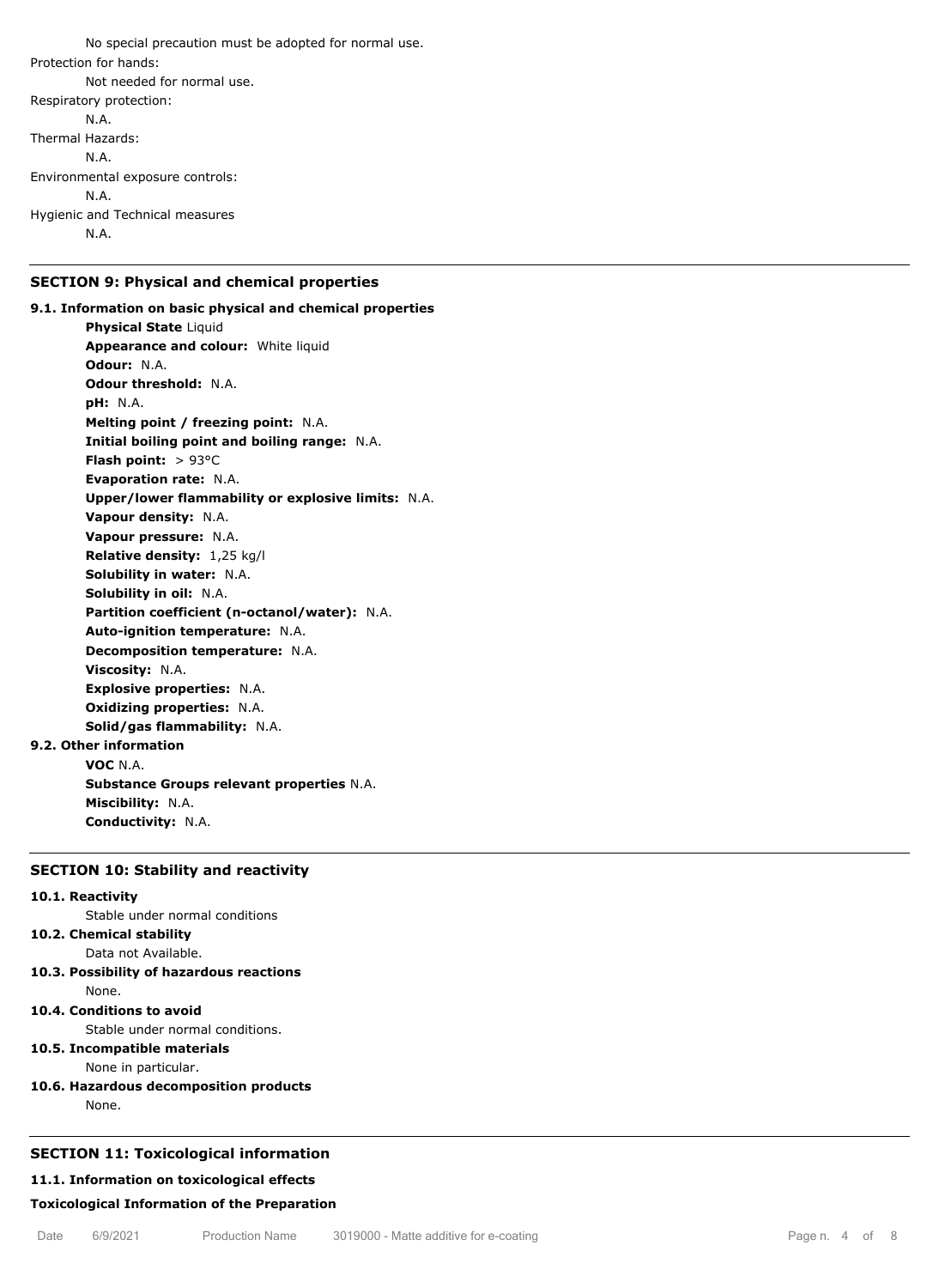| a) acute toxicity                    | Not classified                                                   |
|--------------------------------------|------------------------------------------------------------------|
|                                      | Based on available data, the classification criteria are not met |
| b) skin corrosion/irritation         | Not classified                                                   |
|                                      | Based on available data, the classification criteria are not met |
| c) serious eye damage/irritation     | Not classified                                                   |
|                                      | Based on available data, the classification criteria are not met |
| d) respiratory or skin sensitisation | Not classified                                                   |
|                                      | Based on available data, the classification criteria are not met |
| e) germ cell mutagenicity            | Not classified                                                   |
|                                      | Based on available data, the classification criteria are not met |
| f) carcinogenicity                   | Not classified                                                   |
|                                      | Based on available data, the classification criteria are not met |
| g) reproductive toxicity             | Not classified                                                   |
|                                      | Based on available data, the classification criteria are not met |
| h) STOT-single exposure              | Not classified                                                   |
|                                      | Based on available data, the classification criteria are not met |
| i) STOT-repeated exposure            | Not classified                                                   |
|                                      | Based on available data, the classification criteria are not met |
| j) aspiration hazard                 | Not classified                                                   |
|                                      | Based on available data, the classification criteria are not met |
|                                      |                                                                  |

### **SECTION 12: Ecological information**

### **12.1. Toxicity**

Adopt good working practices, so that the product is not released into the environment. Eco-Toxicological Information:

### **List of Eco-Toxicological properties of the product**

Not classified for environmental hazards.

No data available for the product

### **12.2. Persistence and degradability**

N.A.

### **12.3. Bioaccumulative potential**

N.A.

### **12.4. Mobility in soil**

N.A.

### **12.5. Results of PBT and vPvB assessment**

No PBT Ingredients are present

### **12.6. Other adverse effects**

N.A.

### **SECTION 13: Disposal considerations**

### **13.1. Waste treatment methods**

Recover if possible. In so doing, comply with the local and national regulations currently in force.

### **SECTION 14: Transport information**

### **14.1. UN number**

N/A

### **14.2. UN proper shipping name**

ADR-Shipping Name: N/A IATA-Technical name: N/A

IMDG-Technical name: N/A

### **14.3. Transport hazard class(es)**

ADR-Class: N/A

### IATA-Class: N/A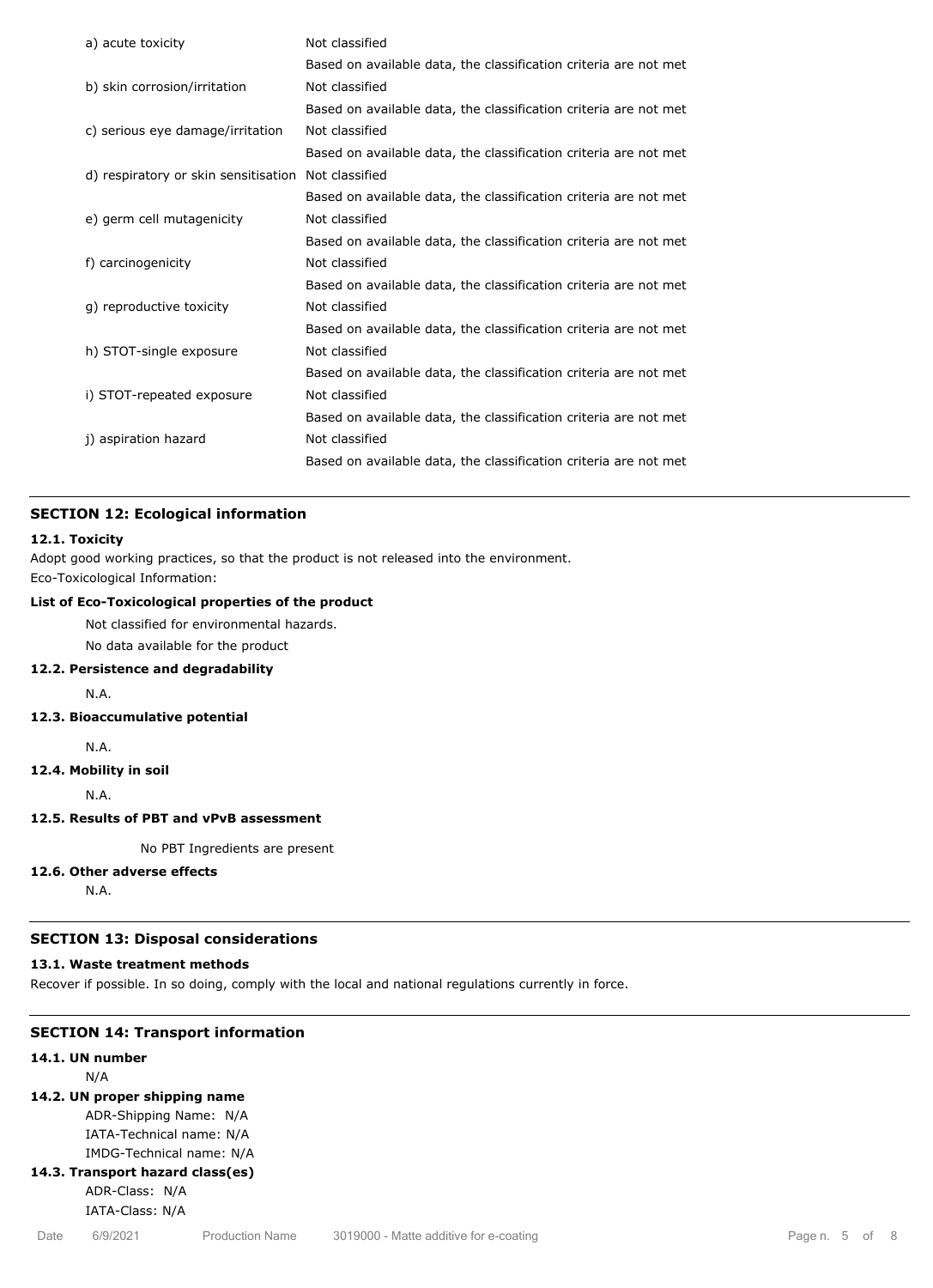IMDG-Class: N/A **14.4. Packing group** ADR-Packing Group: N/A IATA-Packing group: N/A IMDG-Packing group: N/A **14.5. Environmental hazards** Toxic Ingredients Qty: 0,00 High Toxicity Ingredients Qty: 0,00 No Environmental Pollutant: No **14.6. Special precautions for user** Road and Rail ( ADR-RID ) : ADR-Label: N/A ADR - Hazard identification number: N/A ADR-Special Provisions: N/A ADR-Transport category (Tunnel restriction code): N/A Air ( IATA ) : IATA-Passenger Aircraft: N/A IATA-Cargo Aircraft: N/A IATA-Label: N/A IATA-Subsidiary hazards: N/A IATA-Erg: N/A IATA-Special Provisioning: N/A Sea ( IMDG ) : IMDG-Stowage Code: N/A IMDG-Stowage Note: N/A IMDG-Subsidiary hazards: N/A IMDG-Special Provisioning: N/A IMDG-Page: N/A IMDG-Label: N/A IMDG-EMS: N/A IMDG-MFAG: N/A **14.7. Transport in bulk according to Annex II of MARPOL and the IBC Code**

### **SECTION 15: Regulatory information**

N.A.

N.A.

**15.1. Safety, health and environmental regulations/legislation specific for the substance or mixture**

Dir. 98/24/EC (Risks related to chemical agents at work) Dir. 2000/39/EC (Occupational exposure limit values) Regulation (EC) n. 1907/2006 (REACH) Regulation (EC) n. 1272/2008 (CLP) Regulation (EC) n. 790/2009 (ATP 1 CLP) and (EU) n. 758/2013 Regulation (EU) n. 286/2011 (ATP 2 CLP) Regulation (EU) n. 618/2012 (ATP 3 CLP) Regulation (EU) n. 487/2013 (ATP 4 CLP) Regulation (EU) n. 944/2013 (ATP 5 CLP) Regulation (EU) n. 605/2014 (ATP 6 CLP) Regulation (EU) n. 2015/1221 (ATP 7 CLP) Regulation (EU) n. 2016/918 (ATP 8 CLP) Regulation (EU) n. 2016/1179 (ATP 9 CLP) Regulation (EU) n. 2017/776 (ATP 10 CLP) Regulation (EU) n. 2018/669 (ATP 11 CLP) Regulation (EU) n. 2018/1480 (ATP 13 CLP) Regulation (EU) n. 2019/521 (ATP 12 CLP) Regulation (EU) 2015/830

Restrictions related to the product or the substances contained according to Annex XVII Regulation (EC) 1907/2006 (REACH) and subsequent modifications:

Restrictions related to the product: None

Restrictions related to the substances contained: None

Provisions related to directive EU 2012/18 (Seveso III):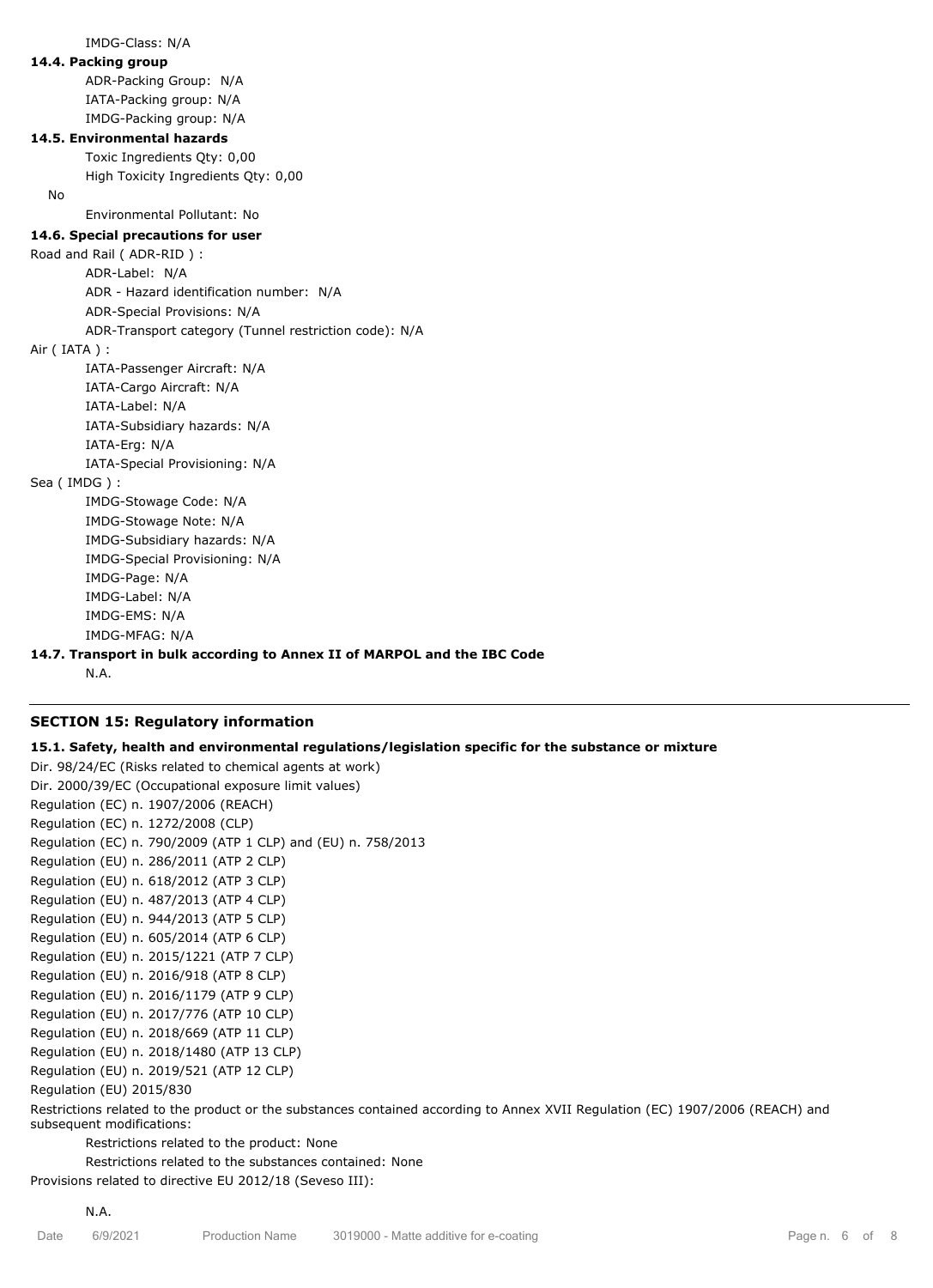### **Regulation (EU) No 649/2012 (PIC regulation)**

No substances listed

German Water Hazard Class.

Class 3: extremely hazardous.

SVHC Substances:

No data available

### **15.2. Chemical safety assessment**

No Chemical Safety Assessment has been carried out for the mixture.

### **SECTION 16: Other information**

This document was prepared by a competent person who has received appropriate training.

Main bibliographic sources:

ECDIN - Environmental Chemicals Data and Information Network - Joint Research Centre, Commission of the European Communities

SAX's DANGEROUS PROPERTIES OF INDUSTRIAL MATERIALS - Eight Edition - Van Nostrand Reinold

The information contained herein is based on our state of knowledge at the above-specified date. It refers solely to the product indicated and constitutes no guarantee of particular quality.

It is the duty of the user to ensure that this information is appropriate and complete with respect to the specific use intended.

This MSDS cancels and replaces any preceding release.

Legend to abbreviations and acronyms used in the safety data sheet:

ACGIH: American Conference of Governmental Industrial Hygienists

ADR: European Agreement concerning the International Carriage of Dangerous Goods by Road.

AND: European Agreement concerning the International Carriage of Dangerous Goods by Inland Waterways

ATE: Acute Toxicity Estimate

ATEmix: Acute toxicity Estimate (Mixtures)

BCF: Biological Concentration Factor

BEI: Biological Exposure Index

BOD: Biochemical Oxygen Demand

CAS: Chemical Abstracts Service (division of the American Chemical Society).

CAV: Poison Center

CE: European Community

CLP: Classification, Labeling, Packaging.

CMR: Carcinogenic, Mutagenic and Reprotoxic

COD: Chemical Oxygen Demand

COV: Volatile Organic Compound

CSA: Chemical Safety Assessment

CSR: Chemical Safety Report

DMEL: Derived Minimal Effect Level

DNEL: Derived No Effect Level.

DPD: Dangerous Preparations Directive

DSD: Dangerous Substances Directive

EC50: Half Maximal Effective Concentration

ECHA: European Chemicals Agency

EINECS: European Inventory of Existing Commercial Chemical Substances.

ES: Exposure Scenario

GefStoffVO: Ordinance on Hazardous Substances, Germany.

GHS: Globally Harmonized System of Classification and Labeling of Chemicals.

IARC: International Agency for Research on Cancer

IATA: International Air Transport Association.

IATA-DGR: Dangerous Goods Regulation by the "International Air Transport Association" (IATA).

IC50: half maximal inhibitory concentration

ICAO: International Civil Aviation Organization.

ICAO-TI: Technical Instructions by the "International Civil Aviation Organization" (ICAO).

IMDG: International Maritime Code for Dangerous Goods.

INCI: International Nomenclature of Cosmetic Ingredients.

IRCCS: Scientific Institute for Research, Hospitalization and Health Care

KAFH: KAFH

KSt: Explosion coefficient.

LC50: Lethal concentration, for 50 percent of test population.

LD50: Lethal dose, for 50 percent of test population.